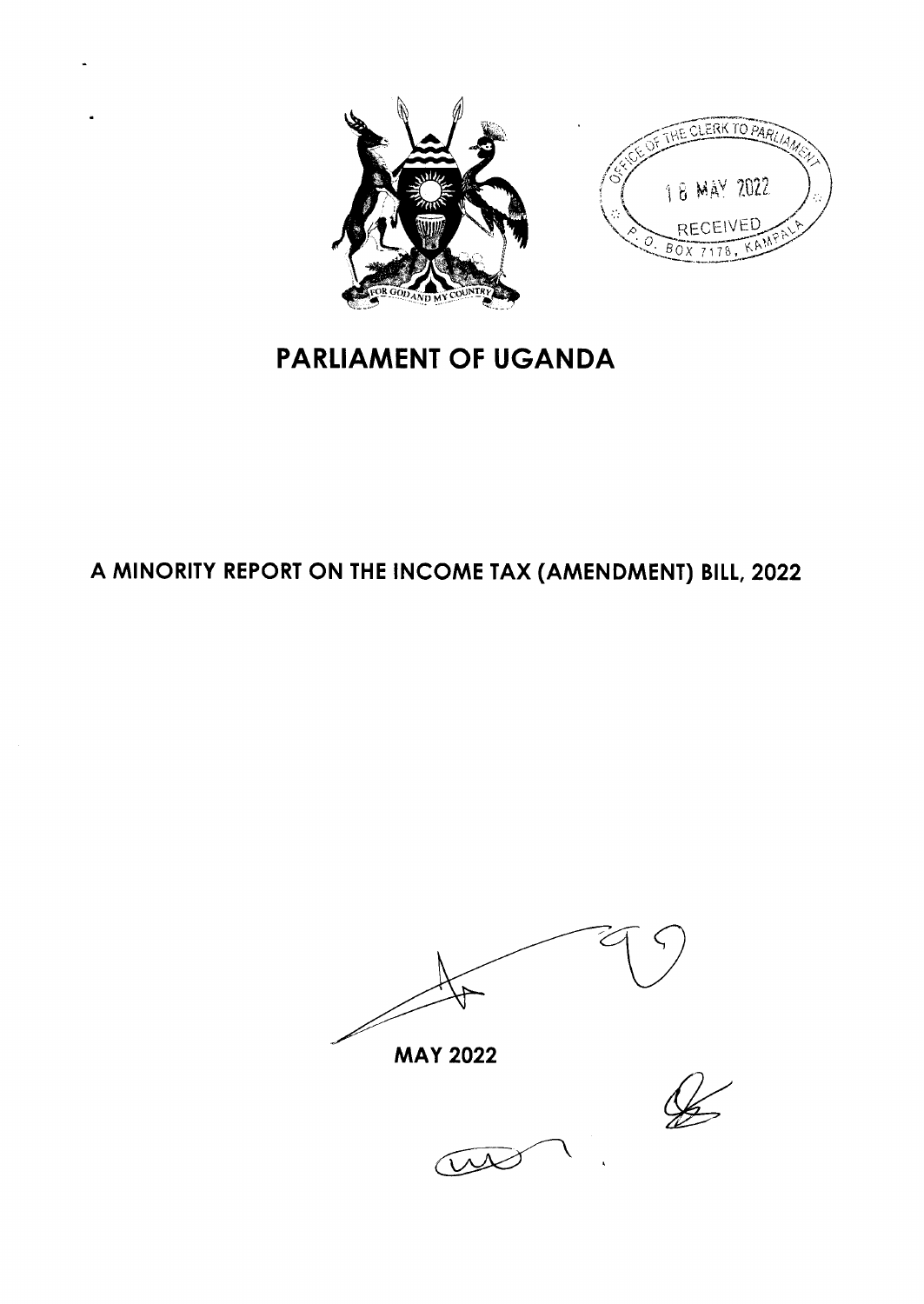### 1.0 INTRODUCTION

The Income Tax (Amendment) Bill, 2022 was laid on 31st March 2022 and subsequently referred to the Committee on Finance, Planning and Economic Development for scrutiny.

Pursuant to Rule 205 of the Rules of Procedure of the Parliament of Uganda, we hereby present o dissenting opinion from the mojority report.

#### 2.0 AREA OF DISSENT

We dissented with the majority report on the issue of rental tax.

#### 3.0 DISSENTING OBSERVATIONS

#### 3.1 Rental Tax Issues

Severol issues orise with the proposed rentol tox meosures porticulorly discriminotion, impoct on citizens recovery ond risk of Ripple Nomi lnc.

#### 3.1.1 Risk of Ripple Nomi lnc

In 2020, Government of Uganda entered an agreement with Ripple Nami Inc with the objective of increosing rentol tox collections. The Compony wos chorged with identifying individuals and corporations who are under paying or not paying rental tax by deploying a Tax Compliance System based on RippleNami's Blockchoin Visuolisotion Plotform. The system wos odopted os o reform in rentol tox collections.

The proposed omendments in Clouses 3, 5 ond l2 of the Bill ore on indicotion of o foiled reform thot wos expected to develop o Rentol Geogrophicol lnformotion System solution in Uganda<sup>1</sup>.

It hos however been noted thot the compony is underperforming on its obligotions on the ogreement. For instonce, the Compony wos expected to contribute to the realisation of UGX 170 billion in FY 2020/21. Unfortunately, the solution has never been implemented<sup>2</sup>. The Committee was informed by the Ugondo Revenue Authority (URA) thot solution is expected to be implemented in June 2022.

1

<sup>&</sup>lt;sup>1</sup> Ministry of Finance, Planning and Economic Development, 2020. Press Release - Government signs Agreement with RippleNami Inc for Rental Tax Compliance System

<sup>&</sup>lt;sup>2</sup> Ministry of Finance, Planning and Economic Development, 2021. Background to the Budget Fiscal Year 2021122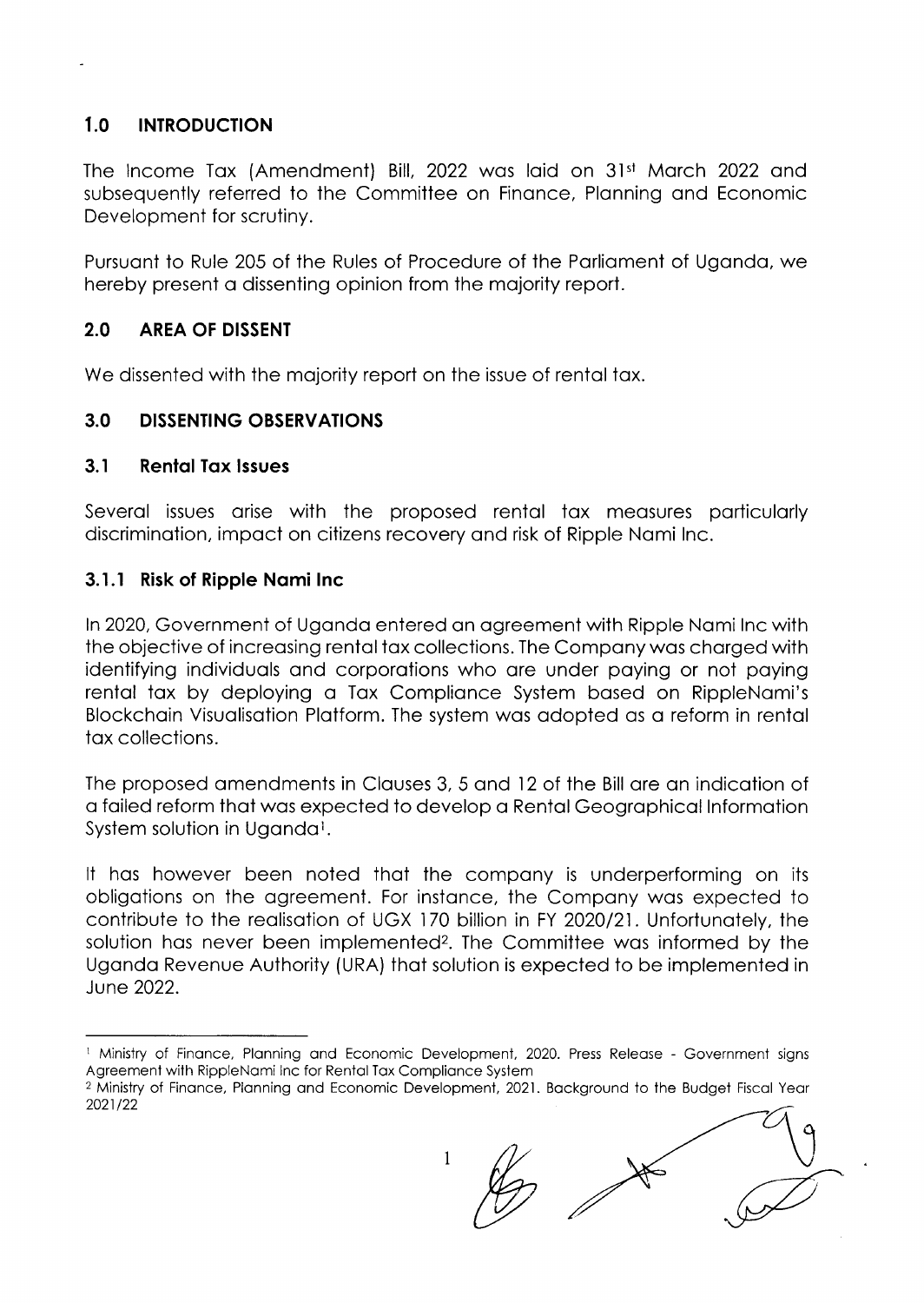Nonetheless, UGX 117.24 billion wos octuolised in FY2020/21 without effort of Ripple Nami Inc. A short fall of UGX 52.76 billion<sup>3</sup> off the target. Instead of holding the compony occountoble for its foilure to execute the controct, Government hos resorted to fixing the foiled solution ond deficit with fiscol interventions.

# Toble 1: Performonce of Rentol Tox for lhe FY2017 /18 - FY2O2O/21

| Description  | <b>FY 2017/18</b> |        |           | FY 2018/19 FY 2019/20 FY 2020/21 |
|--------------|-------------------|--------|-----------|----------------------------------|
| . Rental Tax | 88.75             | 115.23 | $-103.69$ | 117.24                           |
| Source: URA  |                   |        |           |                                  |

Following review of the agreement between Government and Ripple Nami Inc, severol concerns were noted. Government did not source the compony through o competitive process. The ogreement entered wos poorly negotioted ond contains provisions that are non-beneficial to the country. The following are the criticol ospects of the ogreement:

- o) The project only operotes in Greoter Kompolo Metropoliton Areo thot comprises qll the Divisions of Kompolo City os well os neighboring municipalities of Mukono, Entebbe, Nansana and Wakiso (Paragraph 5.3);
- b) Even without ony effort, the compony is entitled to o shore of l5% of net rental income tax collected by URA (Paragraph 5.7.2);
- c) After every quorter of o finonciol yeor, revenue shoring poyments ore mode ofter 30 doys (Porogroph 5.7.3);
- d) Foilure to remit revenue shoring poyments ottrocts on interest of l2% per onnum (Porogroph 5.7 .4);
- e) Project Monogers for the Government ond compony hove outhority to oct on beholf of their respective porties in oll motters regording the project (Porogroph 5.7.1 l);
- f) Government is expected to ossign on Executive Project Sponsor to oversee the project of high level ond ossist in removing roodblocks (Porogroph 5.7.1 l);
- g) Government to provide the compony with office spoce, supplies, furniture, internet and other facilities (Paragraph 6.1(b));
- h) Focilities, softwore, hordwore or other resources required for Ripple Nomi lnc performonce of services will be borne by Government (Porogroph  $6.1(d)$ :
- i) Tox exemptions for import, export or re-import or re-export ond movement facilities related to the development, deployment and implementation of tax compliance system (Paragraph 6.1(j));<br>j) Government waived claim to sovereign immunity (Paragraph 6.8); and
- 

2

k) Provision to terminote ogreement if rentol tox complionce system is not setup within 1 yeor from commencement dote of no cost (Porogroph 7.1).

<sup>3</sup> Uganda Revenue Authority, 2021. Annual Revenue Performance Report for FY2020/21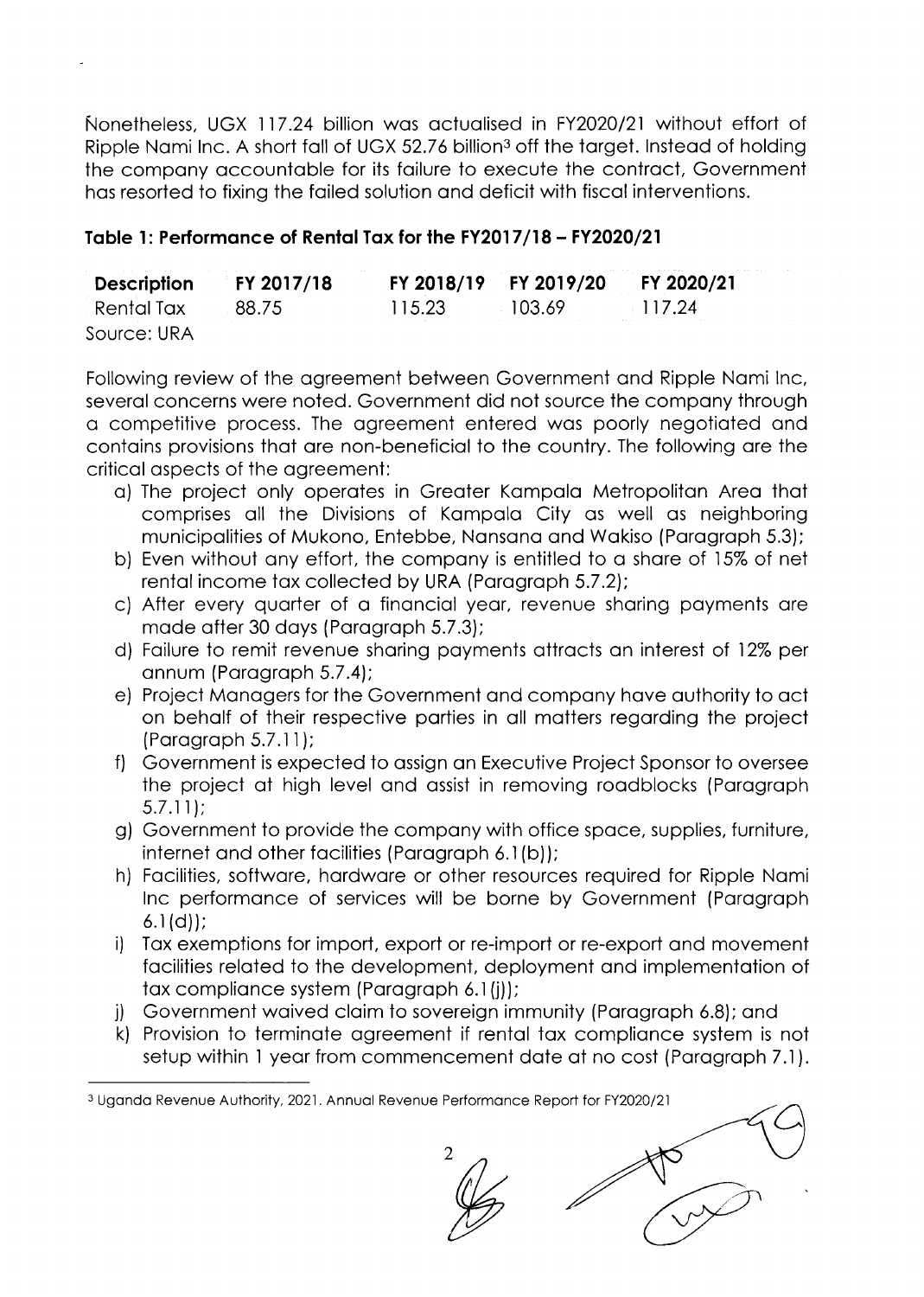Based on the above provisions particularly Paragraph 5.7.2 of the Agreement, it can be noted that any increment arising from the proposed amendment will benefit Ripple Nami Inc a share of 15% of the net increment of rental tax. This is unfair for the additional rental income in FY2022/23 will largely be realized from a fiscal measure not the prowess of the interventions of Ripple Namilnc.

It is now 2 years since the signing of the contract but the Ripple Nami Software is still under development and not yet in operation. Despite the non-performance, Government extended the agreement by additional 2 years so that it ends in 2027 instead of terminating it as provided in Paragraph 7.1.

#### 3.1.2 Discrimination

The losers in the proposed amendment are individuals and partnerships who will no longer be entitled to expenditure or loss deductions. These are to be subjected to a flat rate of 12% tax of the gross rental income.

|  |  | Table 1: Illustration of the effect of the proposed Rental Tax Amendment |  |  |  |  |  |  |  |  |  |
|--|--|--------------------------------------------------------------------------|--|--|--|--|--|--|--|--|--|
|--|--|--------------------------------------------------------------------------|--|--|--|--|--|--|--|--|--|

| <b>CATEGORY</b>                                                  | CURRENT LAW (1) BILL (2)                                                                   |                                                                                                                         | VARIANCE (2-1) |
|------------------------------------------------------------------|--------------------------------------------------------------------------------------------|-------------------------------------------------------------------------------------------------------------------------|----------------|
| Individual <b>Automatic Structure</b><br>and partners <b>the</b> | $income = UGX 10$ million $\frac{1}{2} UGX 10$ million                                     | $(A)$ Annual rental Annual rental income = $UGX 450,000$                                                                |                |
|                                                                  | deduction $(75%) = UGX$ UGX 10 million<br>7.5 million                                      | (B) Less allowable Chargeable income =                                                                                  |                |
|                                                                  | Chargeable $\qquad$ income $\equiv$ UGX 1.2 million<br>$(A-B) = UGX 2.5$ million           | Payable rental tax (12%)                                                                                                |                |
| b) Trustee of                                                    | Payable rental tax<br>$(30\%) = UGX 750,000$<br>$income = UGX 10$ million = UGX 10 million | a) Company (A) Annual rental (A) Annual rental income UGX 750,000                                                       |                |
| Fund                                                             | 7.5 million                                                                                | a Trust or (B) Less allowable (B) Less allowable<br>Retirement deduction (75%) = UGX deduction (50%) = UGX 5<br>million |                |
|                                                                  | $(A-B) = UGX 2.5$ million $B) = UGX 5$ million                                             | Chargeable income Chargeable income (A-                                                                                 |                |
|                                                                  |                                                                                            |                                                                                                                         |                |

3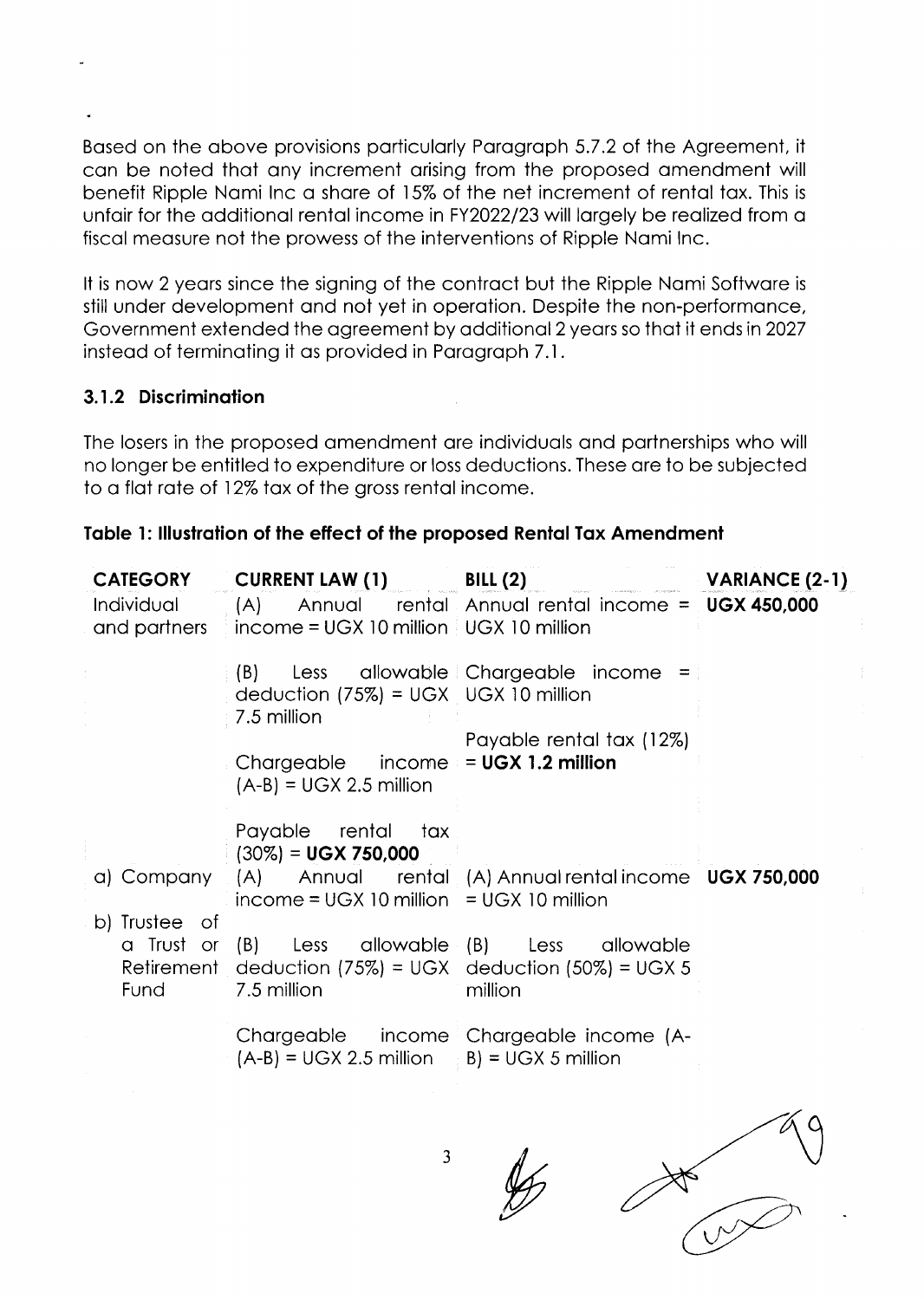#### CATEGORY CURRENT LAW (1) Poyoble rentol  $(30\%) = UGX750.000$ BILL $(2)$ tox Poyoble rentol tox (30%) = UGX I.5 million

Source: OLOP

It is olso importont to note thot trusts, componies ond retirement funds would benefit from the 50% expenditure or loss deductions in o yeor of income unlike individuols or portnerships. This is discriminotory. lndividuols or portnerships olso incur expenses or losses especiolly repoirs when generoting rentol income.

### 3.1.3 Impact on Recovery of Citizens

Additionally, citizens are recovering from the adverse impacts of COVID-19 pondemic porticulorly the lockdowns thot distorted their livelihood. Mony individuols rely on rentol income to poy school fees ond meet medicol expenses. Hence ony meosure thot increoses their rentol tox depletes their disposoble income omidst escoloting inflotion ond commodity prices.

Furthermore, any increment in payable rental income increases vulnerability of businesses hit by COVID-19, staff who were laid off or suffered a reduction of wages. It would therefore be prudent not to increase rental tax when citizens are struggling to revive their livelihoods.

#### **Recommendation**

The current provisions on rental tax should not be amended. This will ensure maintenance of rental tax rates, support recovery of citizens and prevent enhancing revenue sharing payments of Ripple Nami Inc through fiscal measures. This will also grant Parliament sufficient time to assess the performance of the Ripp/e Nomi lnc ogreement.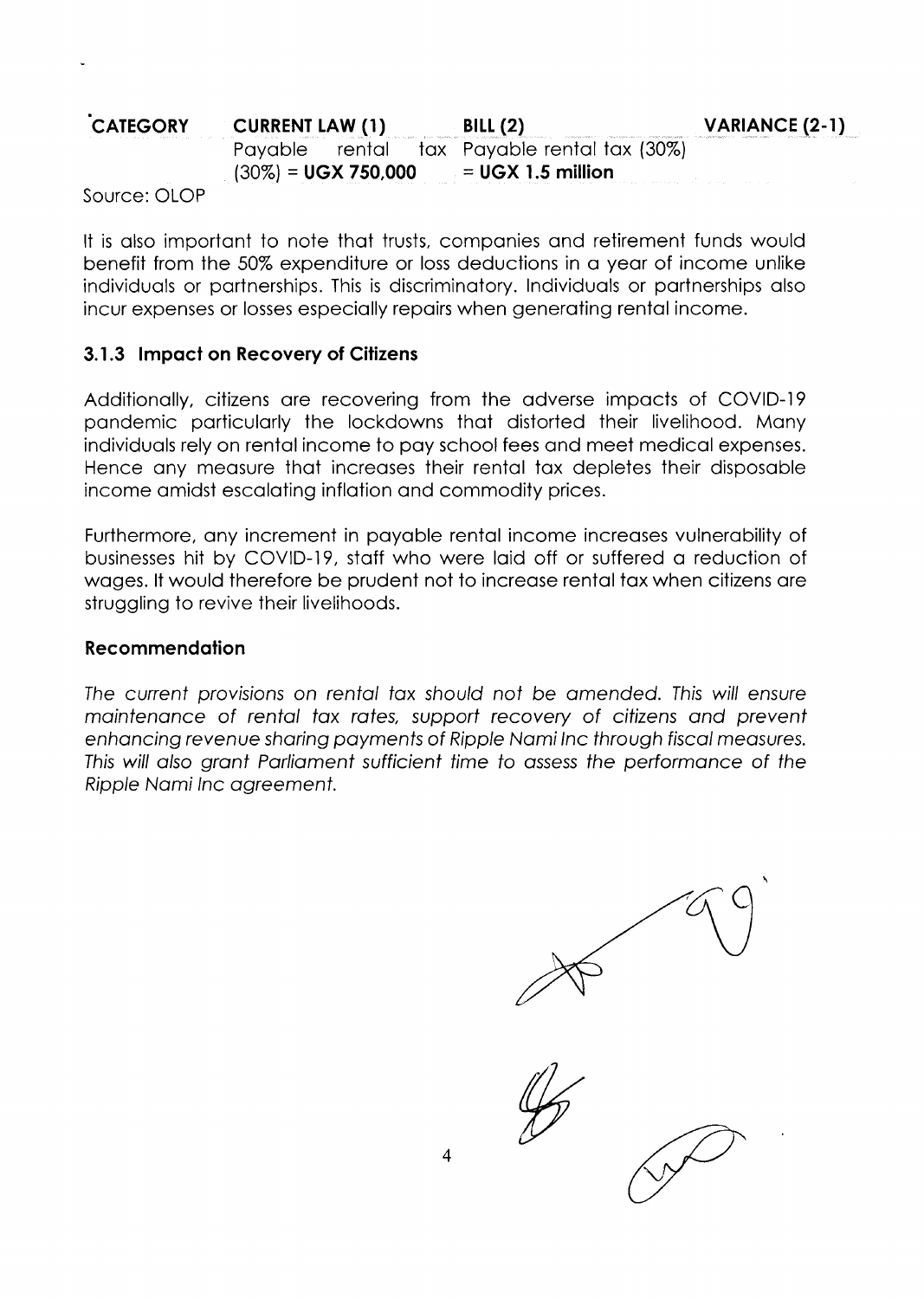# 4.0 PROPOSED AMENDMENTS

# 4.2 Delele CIouse <sup>3</sup>

#### **Justification**

 $\ddot{\phantom{0}}$ 

To ensure stability of taxation regime and affordability of rent in the post lockdown recovery phase.

To prevent enhancing revenue sharing payments of Ripple Nami Inc through fiscal measures.

### 4.4 Delete Clause 5

### **Justification**

To ensure non-discrimination of rental tax.

## 4.5 Delele CIouse l2

### **Justification**

To ensure non-discrimination of rental tax.

To prevent enhancing revenue sharing payments of Ripple Nami Inc through fiscal measures.

# 5.0 CONCLUSION

Rt. Hon. Speoker ond Members, I implore you to support the Minority report.

WE BEG TO SUBMIT

 $\begin{matrix} 1 & 1 \ 1 & 1 \end{matrix}$